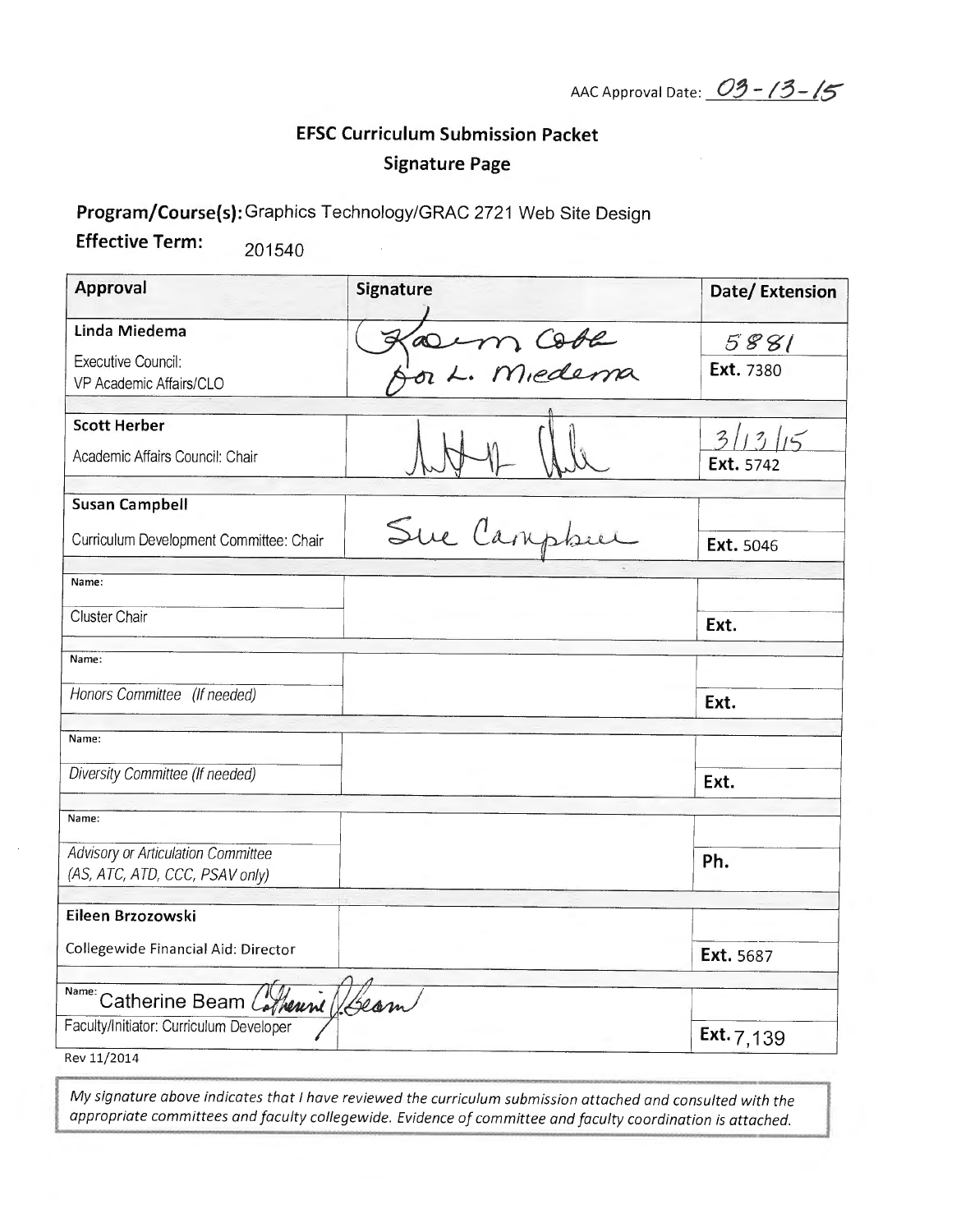## Brevard Public School Digital Design to Graphics Technology AS Degree

Eastern Florida State College (EFSC) will award postsecondary credit to eligible students who have met the criteria as stated below. *The student will not be charged tuition or fees for the postsecondary credit awarded. EFFECTIVE TERM DATE:* Fall 2015

## CRITERIA TO RECEIVE CREDIT

- Completion/Graduation of one of the Brevard Public Schools programs:  $\blacktriangleright$ High School Courses: Foundations of Web Design/9001110 User Interface Design/9001120
- $\geq$  Cumulative grade point average of 3.0 in the Brevard Public School Digital Design courses<br>  $\geq$  High School Graduation or GED
- <sup>~</sup>High School Graduation or GED
- <sup>~</sup>After graduation, apply to EFSC and select the related technical major. (Refer to the EFSC catalog for applicable major code.)
- <sup>~</sup>Student must be currently enrolled in the following program at Eastern Florida State College: AS Degree Program Title/CIP: Graphics Technology/611080300<br>CCC Program Title/CIP: Interactive Media Support/065001 CCC Program Title/CIP: Interactive Media Support/0650010203<br>CCC Program Title/CIP: Interactive Media Production/06110803 Interactive Media Production/0611080304
- $\blacktriangleright$ Enroll and successfully complete 12 credits at EFSC with a grade of "C" or higher in the program for which advance standing credit is to be awarded. College courses required for demonstrating competencies for Advance Standing Credit (ASC) to be awarded for Graphics Technology degree or certificates:
	- GRAC 1100 Principles of Graphics Design
	- GRAC 2157 Integrated Design
	- GRAC 2150 Raster Graphics
	- GRAC 2156 Vector Graphics
- <sup>~</sup>Submit "Petition for Articulated Credit" form to the Registrar to have advance standing credit placed on student's permanent record.

Credits to be awarded through Advance Standing Credit toward the AS/Graphics Technology (GDAS), CCC Interactive Media Support (MSCC), and Interactive Media Production (MPCC)

| <b>Course Number</b> | <b>College Course Title</b> | <b>College Credit</b> |
|----------------------|-----------------------------|-----------------------|
| <b>GRAC 2721</b>     | Web Site Design             |                       |

Credit will be awarded with grade of"S" which will not affect the student's grade point average. Duplicate credit will not be awarded. Credit is not intended to be used to satisfy AA electives.

Questions regarding this agreement should be addressed to the Program Coordinator/Manager, the Office of the Vice President of Academic Affairs or the Registrar.

This Memorandum of Understanding shall be effective upon the signature of the district superintendent or his designee and the college president or his designee. This agreement shall remain in effect until reviewed and modified every

Articulation Agreement - Advance Standing Credit